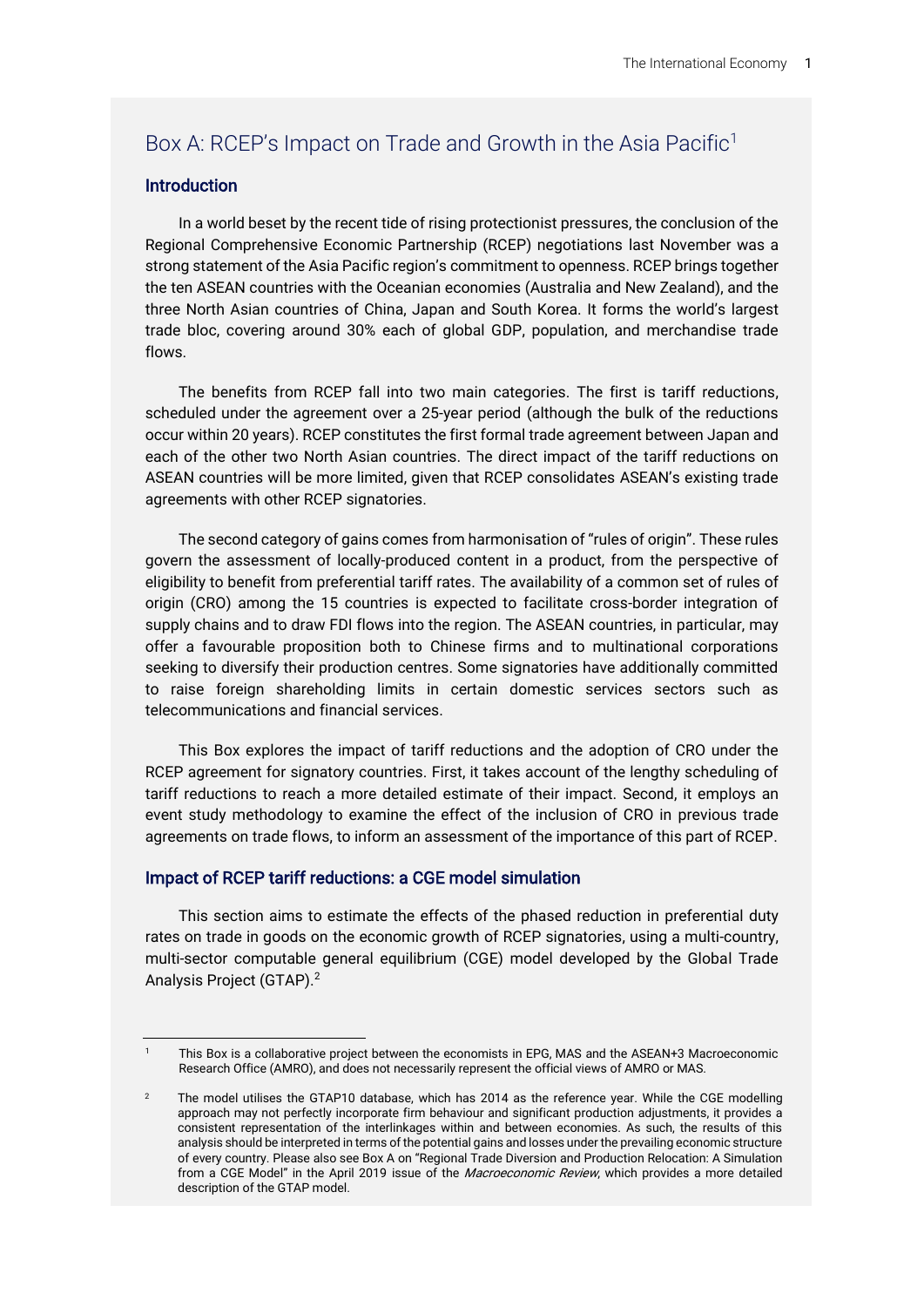## Model and assumptions

The model specifications and definitions underpinning the analysis are set out in Table A1. The simulations cover 14 of the 15 RCEP signatories,<sup>3</sup> which were analysed as individual economies, while the rest of the world is represented as a bloc.

The study aggregates the thousands of individual products whose tariff schedules were defined in the RCEP agreement into 15 goods-related sectors. 10 services sectors are also included for a comprehensive assessment of the impact of tariff reduction to the economy. To simulate the impact of the reductions in tariffs on goods imports, the simple average of tariff rates (at the 6-digit level of the Harmonised System) for all goods within each sector is computed. The impact of tariff reduction is simulated on the basis of five-year periods, to identify the impact across different product groups for each country over time.

Bilateral tariffs were obtained from Annex 1 of the respective RCEP Schedules of Tariffs for each economy. Starting tariff rates were obtained from the Consolidated Tariff Schedules Database of the World Trade Organisation (WTO). In instances where economies have a trade agreement, but preferential tariff data is not available from the WTO, the base year rate is assumed to be equal to the Year 1 rate under the RCEP Schedules of Tariffs.<sup>4</sup> This study focuses on the impact of tariff reductions over time, at years 5, 10, 15, and 20 after the agreement comes into force.

| <b>Categories</b>        | <b>Details</b>                                                              |
|--------------------------|-----------------------------------------------------------------------------|
| Countries                | Australia (AU); Brunei Darussalam (BN); Cambodia (KH); China (CN);          |
|                          | Indonesia (ID); Japan (JP); South Korea (KR); Malaysia (MY); New Zealand    |
|                          | (NZ); the Philippines (PH); Lao PDR (LA); Singapore (SG); Thailand (TH);    |
|                          | Vietnam (VN); and rest of the world (ROW)                                   |
| Sectors                  | Agricultural products (AGR); animal products (ANI); forestry and fishing;   |
|                          | chemicals, rubbers and plastics (CHP); (FOF); energy and mining (ENE);      |
|                          | food and beverages (FDB); textiles and garments (TXG); leather, wood, and   |
|                          | paper (LWP); refined oil and coal (MIN); metals (MEM); electronics (ELE);   |
|                          | electrical equipment and machinery (EMQ); motor vehicles and transport      |
|                          | (TPQ); other manufacturing goods (OMF); utilities (UTI).                    |
|                          | The model specification also included the following non-goods sectors:      |
|                          | construction; trade services; hotel and accommodation services;             |
|                          | transportation services; logistics services; communication services;        |
|                          | financial services; real estate and dwellings; business services; and other |
|                          | services. However, these are not directly subject to tariff reductions.     |
| <b>Factor endowments</b> | Land and natural resources, labor (skilled and unskilled), and capital      |

# Table A1 GTAP model specifications

Under RCEP, 13% of goods categories (by 6-digit Harmonised System code) will see some decline in tariffs in the next 20 years. Average tariff reductions are low, with an average

<sup>3</sup> Myanmar is not represented in the GTAP model.

<sup>4</sup> This adjustment is used because the base year rate provided in the RCEP tariff schedules are the Most Favoured Nation (MFN) applied rates of customs duty in effect on 1 January 2014, which would be higher than actual prevailing tariff rates. The adjustment was applied to the import tariffs of Malaysia and Brunei for all RCEP partners, for China for all RCEP partners except for Japan, for South Korea for all RCEP partners except for China and Japan, for Myanmar's imports from Australia, Japan, South Korea, and New Zealand, for Cambodia and Lao PDR's imports from Japan, and for Japan's imports from New Zealand.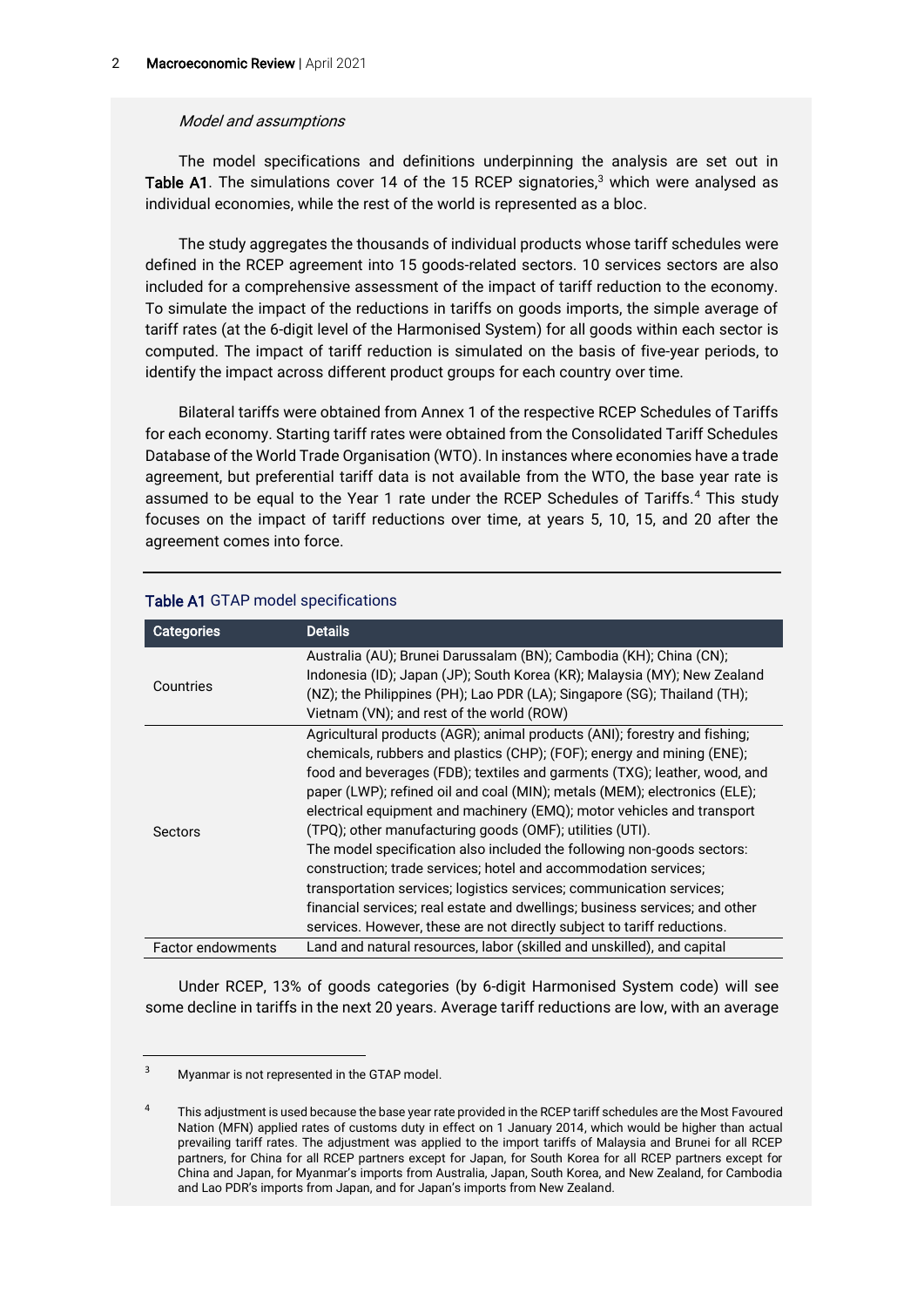decline of 0.7% by the 10th year, and 1.0% by the 20th year after the agreement comes into force.

Tariff reductions differ significantly across products and economies (Chart A1), in part reflecting differences in pre-RCEP tariff rates (Chart A2). Only 8.4% of ASEAN countries' goods exports will see tariff reductions, with an average tariff reduction of only 0.7% by the 20<sup>th</sup> year, reflecting the fact that the bloc has existing "ASEAN+1" bilateral free trade agreements (FTAs) with all the other RCEP signatories. The North Asian countries will cut tariff rates more significantly in the early years, while for ASEAN, reductions in tariffs are smaller but pick up pace in the later years. The relatively slow decline in tariffs in ASEAN in part reflects the more gradual pace of reduction in CLV (Cambodia, Lao PDR, and Vietnam), to allow more time for these lower-income economies to adapt to increased competition.



Source: WTO; Annex I of the RCEP Agreement; AMRO staff and EPG, MAS estimates.

0 3 6 9 12 15 Number

Note: For Chart A2, products that will not see any reduction in tariffs are omitted. The range of tariff reduction refers to the minimum and maximum tariff reduction implemented across goods sectors in each reporter country. Singapore is excluded as the starting tariff rate is effectively zero.

At a sectoral level, "bilateral import flows" are defined as the reporting country's imports of goods from a partner country in one of the goods sectors listed in Table A1. The distribution of bilateral import flows that will be affected by tariff reductions is highly uneven. South Korea, China, Malaysia, Lao PDR, and Cambodia will reduce tariffs on imports in the highest number of partner-sector categories (Chart A3). On average across all countries, tariff reductions for the utilities and transport equipment sectors are the largest, at an average of 2.6%, affecting 9 and 103 bilateral import flows, respectively. The sector with the largest number of import flows that will be lifted by the agreement is the leather, wood, and paper sector, which will benefit 195 bilateral trade pairings (Chart A4).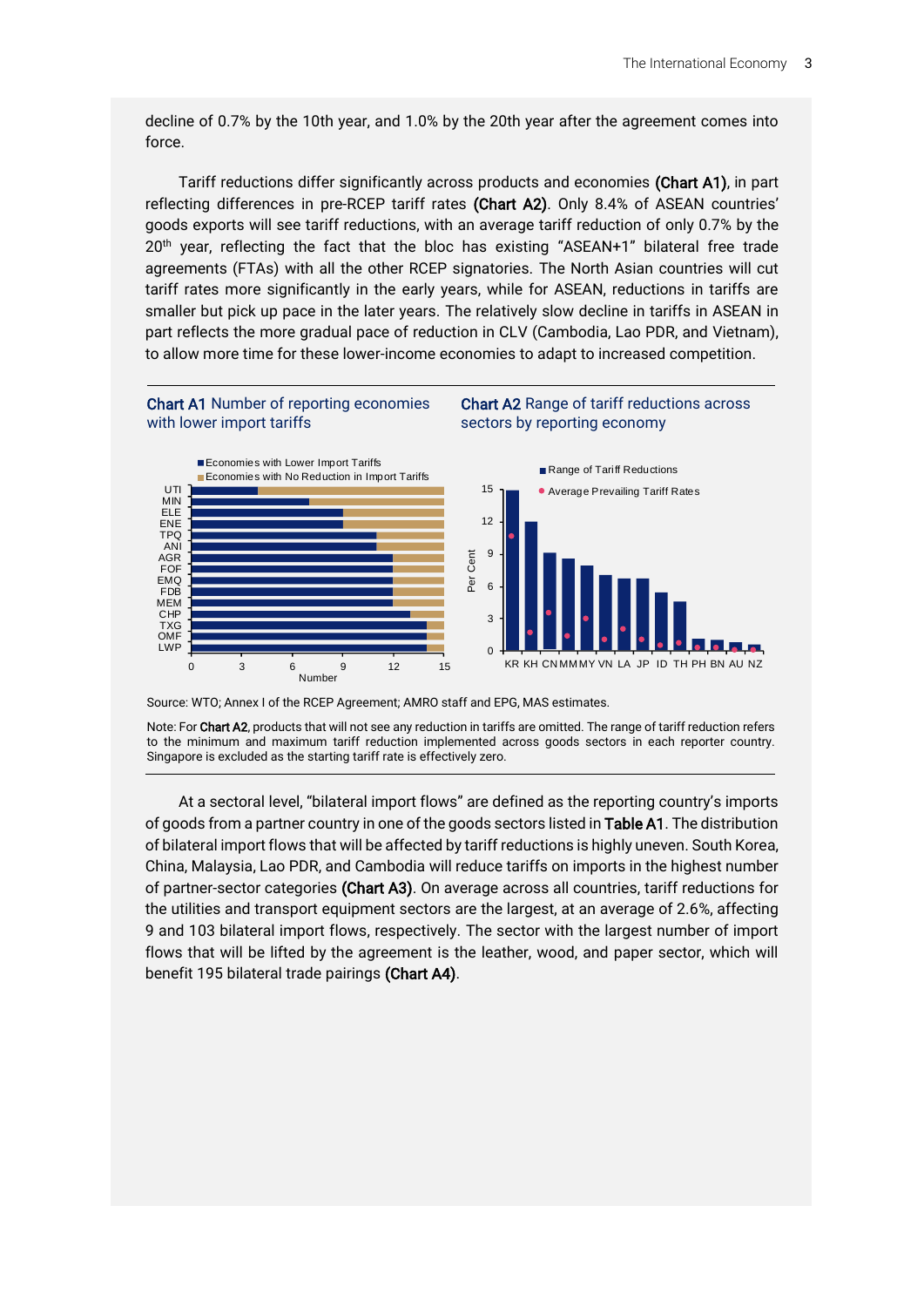Chart A3 Number of bilateral import flows by Chart A4 Number of bilateral import flows by reporting economy with lowered tariffs versus average tariff reductions by Year 20

product with lowered tariffs and average tariff reductions in Year 20



Source: WTO; Annex I of the RCEP Agreement; AMRO staff and EPG, MAS estimates.

Note: Products that will not see any reduction in tariffs are omitted from Charts A3 and A4. Bilateral import flows refer to trade in beneficiary product between reporting country and its trading partner.

#### Empirical findings

Tariff reductions are estimated to have a positive, albeit small, impact on the RCEP bloc's GDP. The trade agreement is expected to add 0.4% to the aggregate annual GDP level of the participating economies after the first 10 years, similar to the result obtained by Petri and Plummer (2020). After 20 years, the gains increase to about 0.5% of the grouping's aggregate output level (Chart A5).





Note: "North Asia" refers to China, Japan and South Korea, while the ASEAN-4 are Indonesia, Malaysia, the Philippines and Thailand. CLV refers to Cambodia, Lao PDR and Vietnam. The ASEAN-9 comprise ASEAN-4, CLV, Singapore and Brunei. Oceania comprises Australia and New Zealand.

The benefit to RCEP signatories, assessed in terms of GDP increment by the projection horizon at Year 20, is broadly similar across the major sub-regions, at between 0.4% and 0.6% of GDP (Chart A6). Most of the sub-regions realise the bulk of the gain quickly. This is largely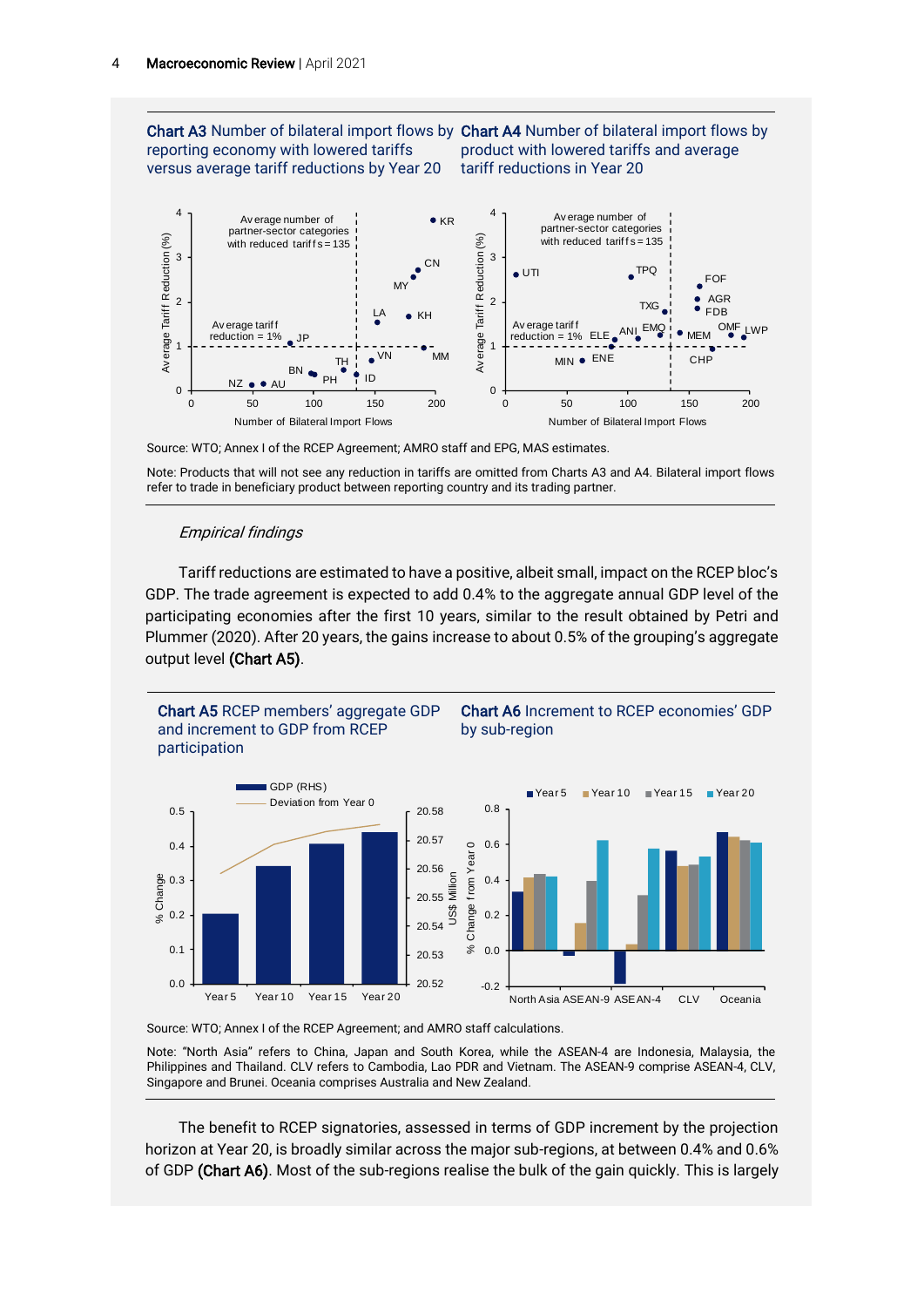because of the substantial initial effects of tariff reductions on trade between Japan and those economies with which it did not previously have trade agreements, both directly for the economies concerned and via spillovers.

The aggregate GDP gain for the North Asian grouping masks significant variation between substantial net gains for Japan and South Korea, and a marginal impact for China. The difference is partly explained by the large gains Japan and South Korea realise from their first bilateral trade deal. China's GDP is estimated to be only marginally affected by the particular pattern of trade liberalisation embodied in the RCEP agreement. The finding provides a perspective from which to view the impact on China, as a mid-cost producer, of closer integration with both higher-productivity advanced countries and low-cost economies.

The ASEAN-9 bloc's estimated end-point gains (+0.6%) are similar to RCEP signatories overall, but the dynamics are different, with an initial estimated loss moving into net gain only by Year 10. These dynamics are driven by two key factors. First, the near-term gains for this group from RCEP tariff reductions are limited, as these countries already enjoy low tariff rates through existing trade agreements. Second, the benefits to the larger ASEAN-4 economies (Indonesia, Malaysia, the Philippines, and Thailand) are delayed as sluggish growth in exports and capital formation of the ASEAN-4 in the early years of the agreement suggests the likelihood of trade diversion in favour of the more efficient exporters in the RCEP group (Banga *et al.*, 2021), <sup>5</sup> although this is later offset by higher investment inflows from the rest of the world. In comparison, the CLV economies, with their lower manufacturing costs, are better positioned to immediately gain from improved market access and lower tariffs on their exports.

Australia and New Zealand are expected to see gains of 0.6% and 0.5%, respectively, from the tariff reductions by Year 20, frontloaded in the early years of the agreement. These relatively large gains partly reflect the significant reductions in tariffs on primary products exported by these economies. Large though these impacts are, the potential benefits to Australia and New Zealand could still be understated by these estimates. The simulations do not incorporate the impact of RCEP in certain services activities where advanced countries may have comparative advantage, such as financial services and telecommunications. Australia and New Zealand may also benefit disproportionately from RCEP's provisions to promote e-commerce, which will facilitate online sales among signatories.

The RCEP agreement is also expected to have uneven effects across industries. Given the varying pace of tariff reductions across product groups, several sectors could benefit from higher production. For example, regional output in sectors like textiles and garments, as well as in leather, wood and paper, will grow faster during the first ten years of the agreement, coinciding with the initial reduction in sectoral tariffs, before expanding at a slower pace thereafter. In comparison, production for sectors such as agriculture, energy and mining, chemicals, as well as electronics, are expected to expand at a faster pace in the longer term. Some of these goods may be less sensitive to tariff reductions, while for others any relocation of production to other lower cost economies could incur substantial costs and resources<sup>6</sup> (Chart A7).

A partial equilibrium analysis using the World Bank's WITS-SMART model by Banga et al. (2021) showed that tariff revenue losses in the ASEAN are estimated to reach a total of US\$3.8 billion annually. The losses would be highest for Malaysia (US\$2.2 billion); followed by Thailand (US\$801 million); then by Cambodia (USD 334 million), Vietnam (US\$192 million), and Indonesia (US\$151 million).

<sup>&</sup>lt;sup>6</sup> See AMRO (2021) for further discussion on the costs of switching location and business partners.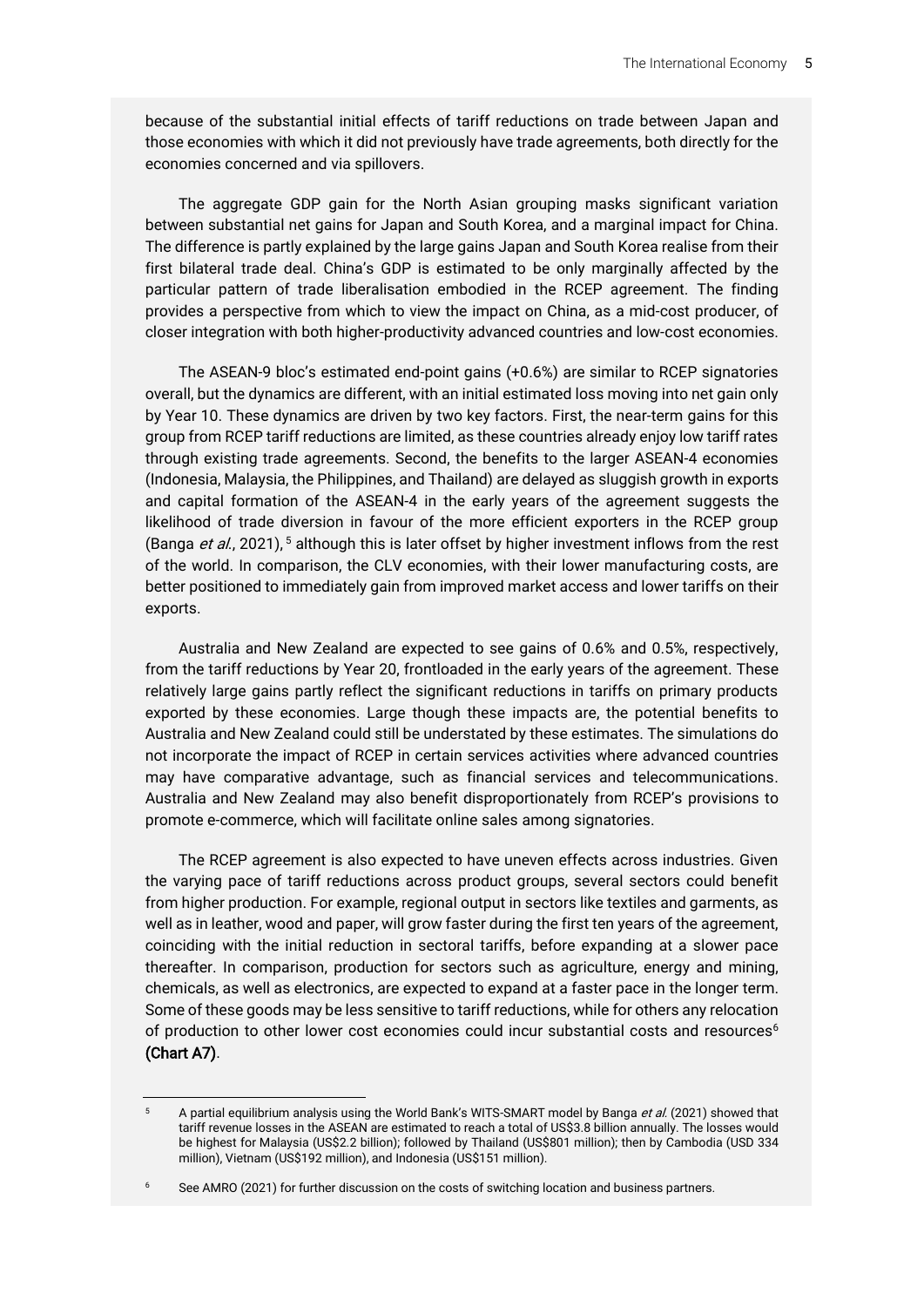

# Impact of common rules of origin

One significant achievement of the RCEP is that it has harmonised important trading rules across a vast economic area. The availability of CRO, in particular, is expected to boost the growth of regional production networks. Rules of origin constitute the information requirements and local content standards for products to be eligible for preferential import tariff rates. With CRO under RCEP, companies can more optimally source raw materials and intermediate inputs from member countries, while benefiting from lower tariff rates. Although the Asia Pacific region already has a large number of trade agreements, the RCEP brings together key upstream high-tech manufacturers such as Japan and South Korea, midstream producers including Thailand and the Philippines, and countries with relatively low labour costs such as Cambodia, Lao PDR and Myanmar, providing greater opportunities for firms to enhance supply and trade linkages.

#### Event study methodology and assumptions

Trade agreements often combine more than one type of policy change aiming at increasing trade among signatories. Reductions in tariffs may receive most of the attention, but other features such as removal of non-tariff barriers, establishment of common regulatory standards and CRO also play an important role.

The fact that several trade-enhancing measures are introduced concomitantly creates a challenge for the quantitative evaluation of any of the measures individually. A researcher may observe an increase in bilateral trade between parties in a trade agreement, but in most cases will not be able to identify how much of the increase in trade could be assigned to CRO or reductions in tariffs, or whether the two measures are complementary.

There are a few exceptional cases where one can gauge the effects of specific components of trade agreements. For instance, if a country enters a trade agreement from a starting point with no tariffs on certain goods, any increase in trade could be assigned to nontariff trade-enhancing measures. That is the case for Singapore, which had zero MFN tariffs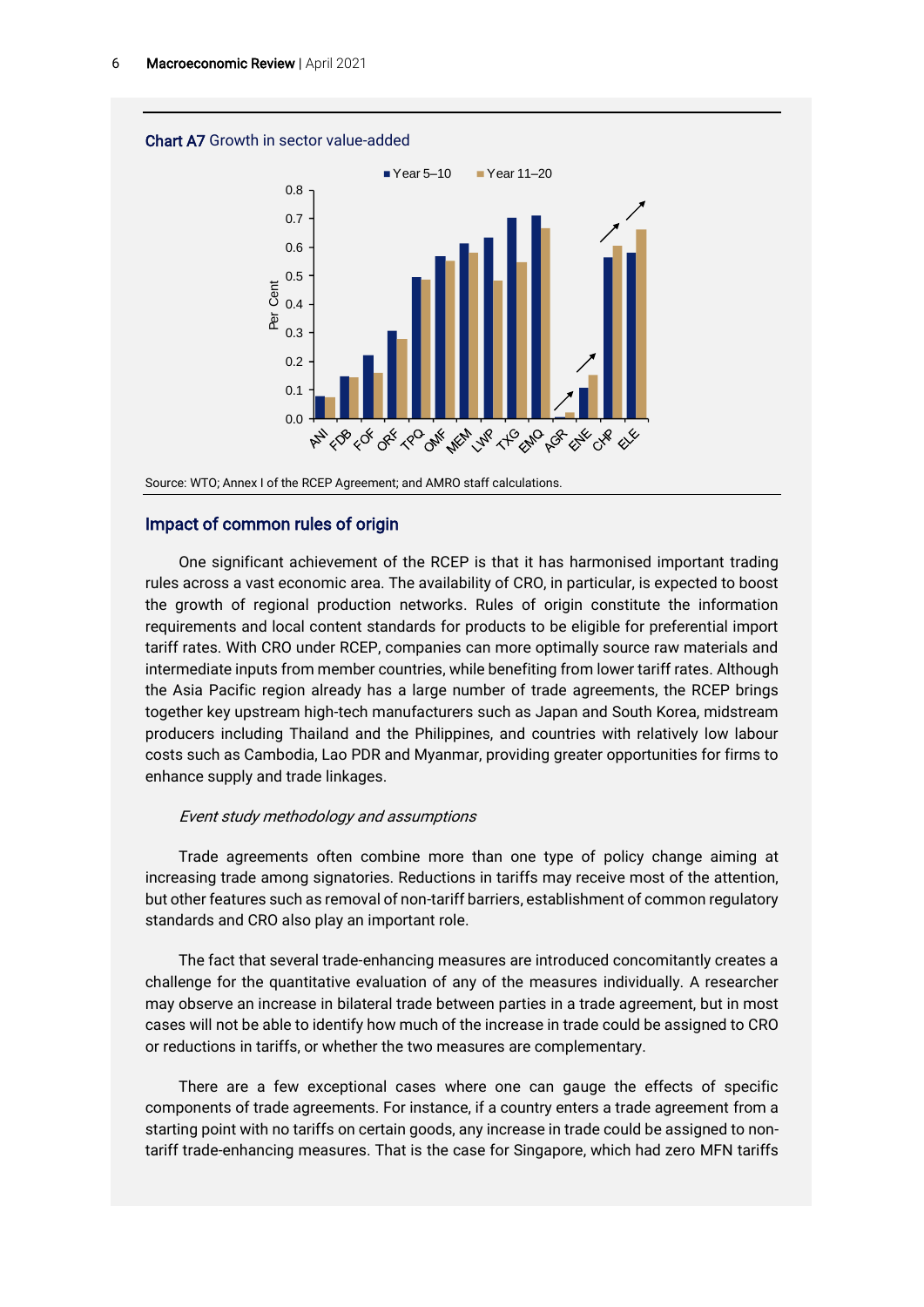in practically all product lines before ASEAN entered into trade agreements with key regional trading partners such as China and Japan.

Another way to identify the effect of CRO is by comparing the difference in the effects of trade agreements on intermediate and consumption goods. All other things equal, CRO should facilitate the development of regional supply chains, and thereby have a stronger trade-enhancing effect on intermediate goods.

The equation that is estimated takes the following form:

#### $y_{ijkt} = treaty_{jkt}\beta_{jk} + treaty_{jkt} \times interm_i \times \gamma_{jk} + tariff_{jkt}\theta + \varphi_i + \omega_{jk} + \mu_t + u_{ijkt}$

Where  $y_{iikt}$  is the exports, imports or total trade of product aggregate i, between reporting country *j* and partner country  $k$  at year  $t$ ;  $t$ reat $y_{jkt}$  is an indicator equal to 1 when there is a trade agreement between countries  $j$  and  $k$  at time  $t$ ,  $interm_i$  is an indicator equal to 1 for intermediate goods,  $\beta_{ik}$  is the impact of the trade agreement on all product lines that are not intermediate goods;  $\beta_{ik} + \gamma_{ik}$  is the impact of the trade agreement on intermediate goods; tarif  $f_{i j k t}$  is the average tariff rate for product i, between countries j and  $k$  at time  $t$ ;  $\varphi_i$  is a product aggregate specific effect;  $\omega_{jk}$  is a country-pairs fixed effect;  $\mu_t$  is a time fixed effect and  $u_{i j k t}$  is the residual of the equation.

The hypothesis on the positive impact of bilateral trade agreements on regional goods trade can be tested by estimating the impact of the 2008 ASEAN-Japan Comprehensive Economic Partnership (AJCEP) on bilateral ASEAN-Japan trade flows, controlling for the concomitant impact of tariff reductions; and on intermediate trade flows of electronics, transport equipment and electrical machinery. The regression was estimated for trade flows between Japan, ASEAN countries and a selected group of trading partners over the period 2002–2018. $^7$  The coefficients of interest are the  $\beta_{jk}$  's which measures the impact of the trade agreement on all product lines that are not intermediate goods and  $\beta_{ik} + \gamma_{ik}$  which estimates the impact of the trade agreement on intermediate goods. Statistically significant and positive values indicate that the trade agreement had a positive impact on trade flows. The estimated results show that AJCEP has had an insignificant effect on Japanese imports from ASEAN, while boosting ASEAN imports of intermediate goods from Japan (Table A2). This is consistent with the hypothesis that regional trade agreements boost the development of regional supply chains, with Japan being a producer of upstream high-tech intermediate inputs, which are exported to ASEAN countries for further processing and assembly. The results hold with or without controls for tariffs, which suggests that regional trade agreements have a positive effect on trade beyond that of tariff reductions.

<sup>7</sup> The selected economies included in the regression are Australia, China, India, South Korea and New Zealand.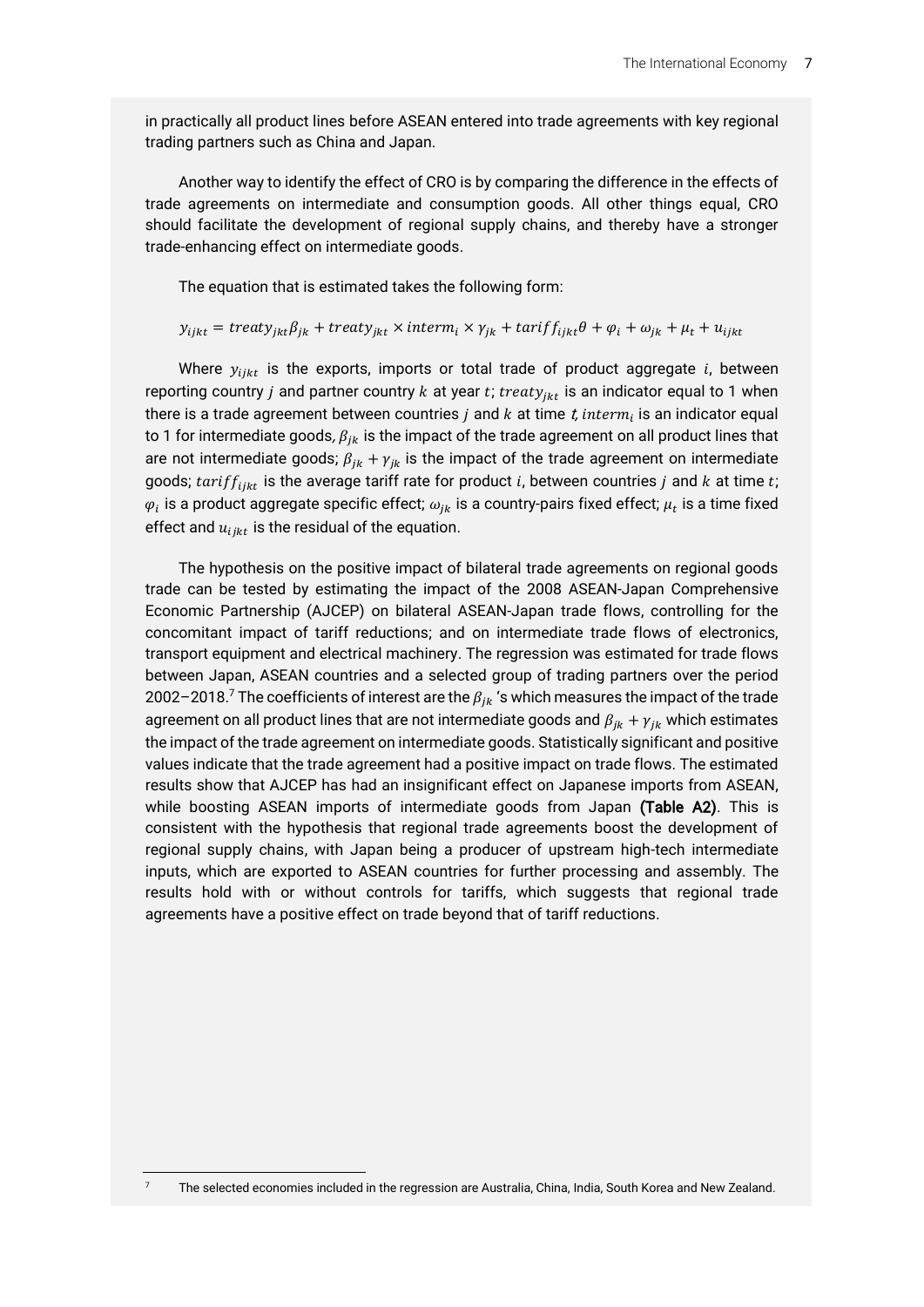## Table A2 Impact of AJCEP on Japan's trade with ASEAN

|                    | Japan imports |   | Japan exports |   | Japan total trade |  |
|--------------------|---------------|---|---------------|---|-------------------|--|
| AJCEP treaty       |               |   |               |   |                   |  |
| All goods          | O             | 0 | 0             |   |                   |  |
| Intermediate goods |               | 0 | $\ddot{}$     | + |                   |  |
| Import tariffs     |               |   |               | 0 |                   |  |

Note: This table reports the sign and statistical significance of the treaty effect and tariff rates. "0" means that the effect is not statistically significant at the 90 per cent significance level; "+" means that the estimated effect is statistically significant and positive; "−" means that the estimated effect is statistically significant and negative.

A similar exercise can be performed for Singapore trade flows, considering the effects of four treaties to which ASEAN was a signatory, with China (2005), South Korea (2007), Japan (2008), and Australia and New Zealand (2010). The estimates show that, even controlling for tariffs, the trade treaties with China and South Korea had a significant effect on Singapore's exports of intermediate goods, suggesting that Singapore became more integrated into the supply chains centred on these countries. However, no statistically significant effect could be detected for the other trade treaties, with Japan, and Australia and New Zealand (Table A3).

|                                     | Singapore imports |              | Singapore exports |          | Singapore total<br>trade |           |
|-------------------------------------|-------------------|--------------|-------------------|----------|--------------------------|-----------|
| <b>ASEAN-China FTA</b>              |                   |              |                   |          |                          |           |
| All goods                           | 0                 | 0            | 0                 | 0        | $\Omega$                 | 0         |
| Intermediate goods                  | $\Omega$          | $\Omega$     | $+$               | $+$      | $+$                      | $+$       |
| ASEAN-Korea FTA                     |                   |              |                   |          |                          |           |
| All goods                           | 0                 | $\mathbf{0}$ | $\Omega$          | 0        | $\Omega$                 | 0         |
| Intermediate goods                  | 0                 | 0            | $\ddot{}$         | $+$      | $\ddot{}$                | $\ddot{}$ |
| AJCEP treaty                        |                   |              |                   |          |                          |           |
| All goods                           |                   |              |                   |          |                          |           |
| Intermediate goods                  |                   |              | $\mathbf{0}$      | $\Omega$ | $\Omega$                 | 0         |
| ASEAN-Australia-                    |                   |              |                   |          |                          |           |
| <b>New Zealand FTA</b>              |                   |              |                   |          |                          |           |
| All goods                           | 0                 | $\Omega$     | $\Omega$          | 0        | $\Omega$                 | 0         |
| Intermediate goods                  | 0                 | 0            | 0                 | 0        | U                        | O         |
| Import tariffs                      |                   | 0            |                   | 0        |                          | 0         |
| Note: See note to <b>Table A2</b> . |                   |              |                   |          |                          |           |

#### Table A3 Impact of ASEAN bilateral and regional trade agreements for Singapore

Finally, the exercise can be replicated for ASEAN countries<sup>8</sup>, examining the effects of the same four treaties. The estimates show that the trade treaty with China boosted ASEAN exports and total trade of intermediate goods, and the trade treaty with South Korea boosted total trade of intermediate goods between ASEAN and South Korea. The results show mixed effects of the trade treaties with Japan, and Australia and New Zealand (Table A4). All in all,

Due to data availability and quality issues, the ASEAN countries included in this analysis are Indonesia, Malaysia, Philippines, Singapore and Thailand.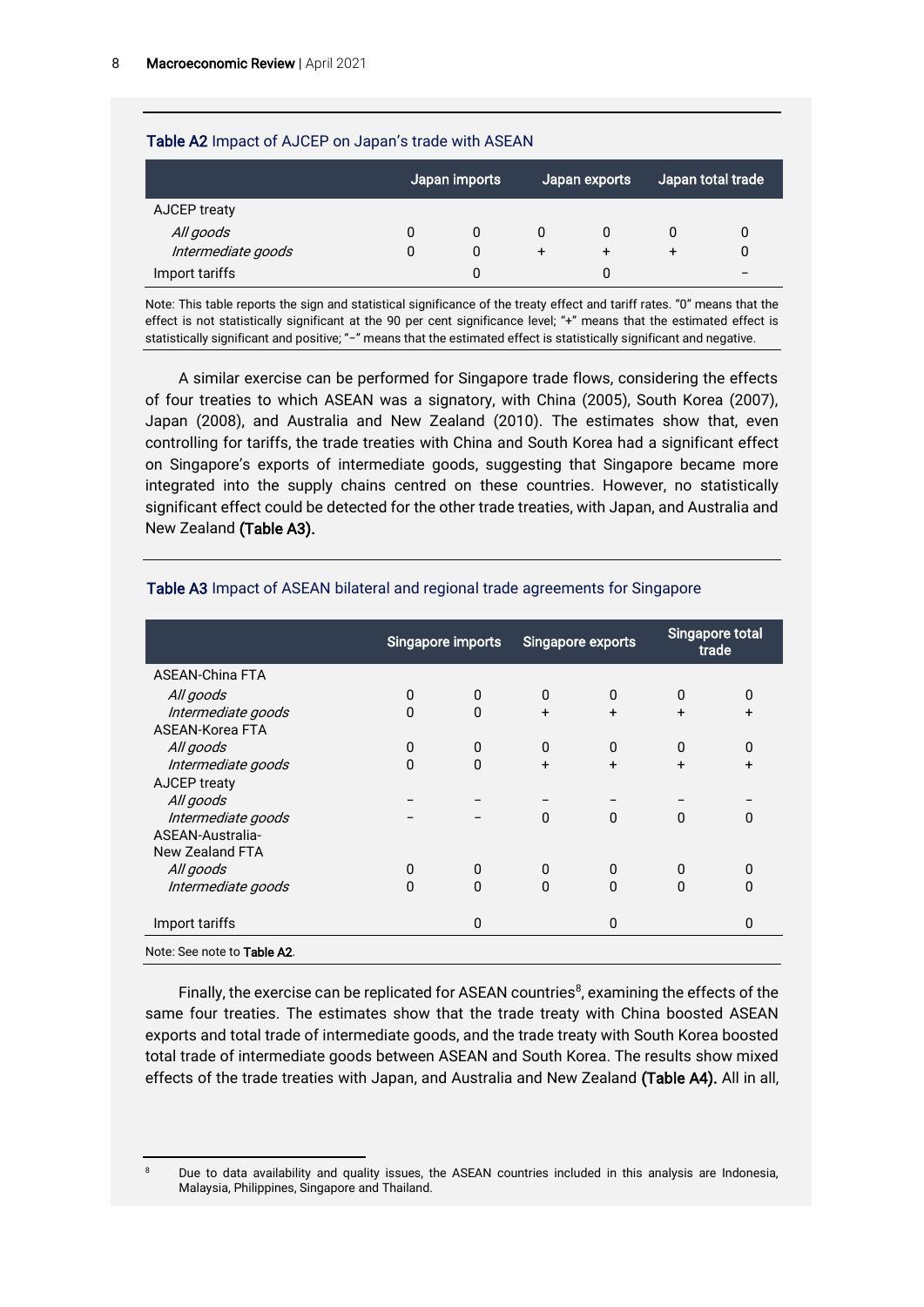the evidence confirms the previous results about the importance of bilateral or regional trade treaties for the establishment and strengthening of regional value chains in manufacturing.

|                             | <b>ASEAN imports</b> |          | <b>ASEAN exports</b> |          | <b>ASEAN total trade</b> |           |
|-----------------------------|----------------------|----------|----------------------|----------|--------------------------|-----------|
| <b>ASEAN-China FTA</b>      |                      |          |                      |          |                          |           |
| All goods                   | $\ddot{}$            | $+$      | $\mathbf{0}$         | $\Omega$ | $\ddot{}$                | $\ddot{}$ |
| Intermediate goods          | $\Omega$             | $\Omega$ | $+$                  | $+$      | $+$                      | $\ddot{}$ |
| ASEAN-Korea FTA             |                      |          |                      |          |                          |           |
| All goods                   | 0                    | 0        | $\mathbf{0}$         | $\Omega$ | $\Omega$                 | 0         |
| Intermediate goods          | 0                    | $\Omega$ | $\Omega$             | $\Omega$ | $+$                      | $\ddot{}$ |
| <b>AJCEP treaty</b>         |                      |          |                      |          |                          |           |
| All goods                   |                      |          |                      | 0        |                          |           |
| Intermediate goods          |                      |          | $\Omega$             | $\Omega$ | $\Omega$                 | $\Omega$  |
| ASEAN-Australia-            |                      |          |                      |          |                          |           |
| <b>New Zealand FTA</b>      |                      |          |                      |          |                          |           |
| All goods                   | $\Omega$             |          | $\mathbf{0}$         | $\Omega$ | $\mathbf{0}$             | 0         |
| Intermediate goods          |                      |          |                      |          |                          |           |
| Import tariffs              |                      |          |                      |          |                          |           |
| Note: See note to Table A2. |                      |          |                      |          |                          |           |

#### Table A4 Impact of ASEAN bilateral and regional trade agreements for ASEAN-5 countries

### Sum-up

RCEP is expected to yield material gains to the region in the longer term, although shortterm benefits are likely to be relatively modest. Simulations using an applied CGE model show that tariff reductions will boost the region's GDP by about 0.5% after 20 years, with Japan and South Korea as important beneficiaries. The positive impact of RCEP, however, is expected to go beyond the gains from lower tariffs. Econometric analyses based on past trade agreements suggest that adopting CRO within the region would also have a beneficial impact, increasing regional flows of intermediate products, and deepening cross-border production linkages.

The RCEP will provide a boost to the region's competitiveness as a location for supply chains. It should therefore help to draw in investments, offering companies a broad array of production locations with differing comparative advantages, and the opportunity to export at preferential tariff rates to a wide economic area comprising both high-income consumers and a large and growing middle-income segment.